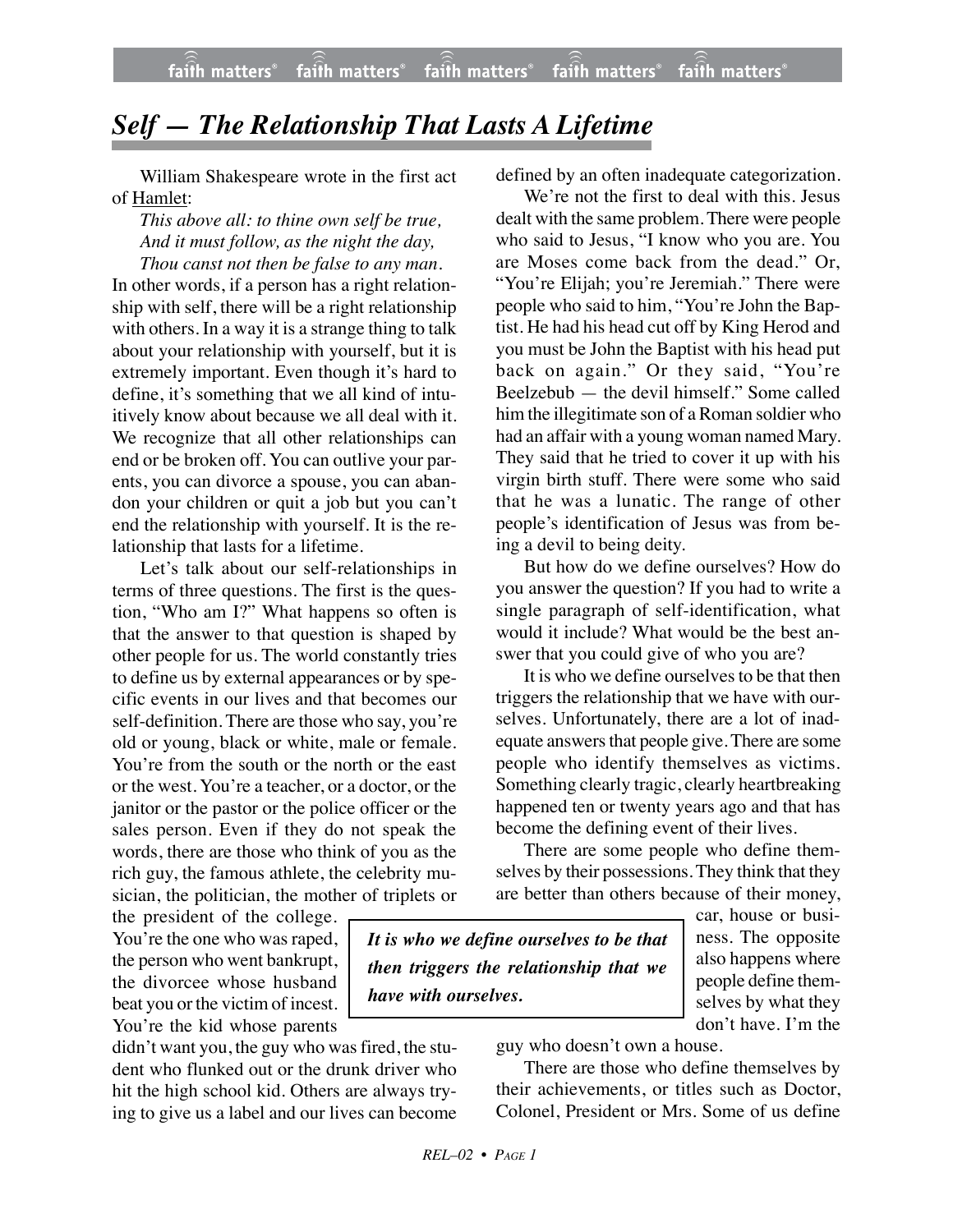ourselves in terms of our associations. In conversation we like to say who we know because it makes us seem to be more important as if the fame of others will rub off on us. Or we define ourselves in terms of the club or the union or the church to which we belong.

Traditionally men have most often defined themselves by their occupations. Women have more often defined themselves by their relationships, but the list is long and varied. Different people answer the "who am I?" question

in many different ways. The problem with these common answers is that they are often faulty definitions.

Money can be lost, youth ages, other people can break off their relationship with us.

So is there a Christian answer? Is there a different answer to the "who am I?" question for someone who is committed to Jesus Christ as Savior and Lord? Indeed there is.

The best answer, the Christian answer, is "I am God's child in God's likeness." When the Bible says that I'm created in the image of God, that gives me a new understanding of myself that lasts forever. It is an understanding of who I am that no one can take away. A mugger can beat me up until you can't recognize me, but the image of God in me cannot be touched. Or I can lose all of the things that may seem to make me important or distinctive from other people, but when everyone of them is gone I am no less a child of God. When I walk down the street, I don't have to think that I am young or that I'm old, that I'm educated or that I'm ignorant. All I need to know is that I look like God. I'm not God but I look like him because his image is in me.

Just as there is often a resemblance between a child and a parent, there is a resemblance between a Christian and God. You can see it; you can hear it; you can sense the imprint of God on our lives. It's an indelible impression that lasts forever, that is better than anything else and of greater worth than all of the other things combined.

It's difficult to communicate what this is all about but for those that get it, for those that can grasp what the Bible teaches when it talks about our being created in the image of God, it is life transforming. It revolutionizes the way we see ourselves, the way we live and that revolution carries over into all of the relationships of life that we have. A person who self-defines as a child of God can never have that taken away — not by robbery or rape or bankruptcy or failure. Being a child of God is better than any-

*Love is committed caring that acts out in the other person's best interest.*

thing else. There is no better self-definition than, "I am God's child cre-

ated in God's image."

Galatians 3: 26 and 28 says, "You are all sons of God through faith in Christ Jesus. . . . There is neither Jew nor Greek, slave nor free, male nor female, for you are all one in Christ Jesus." That is who I am, a child of God.

The second question for a good self-relationship links to that. It is the question, "Who do I love?" But we have to understand what the Bible is talking about when it talks about love. Love is this powerful fuel that makes a relationship good and strong and growing.

We know that you can take a child who is struggling with some deficit and if you love that child, it is miraculous the difference that love can make. If a man and a woman deeply love each other, terrific problems and difficulties can drive them together instead of ripping them apart. In that case their love is more than fuel that drives them in each other's direction, it is like glue that makes them inseparable. If there are people around us that are hurting, we know that if we love them our love can transform them. The most eloquent words about love are found in I Corinthians 13, "These three remain: faith, hope and love. But the greatest of these is love."

Now put that together with what Jesus said in Mark 12:30-31, "Love the Lord your God with all your heart and with all your soul and with all your mind and with all your strength.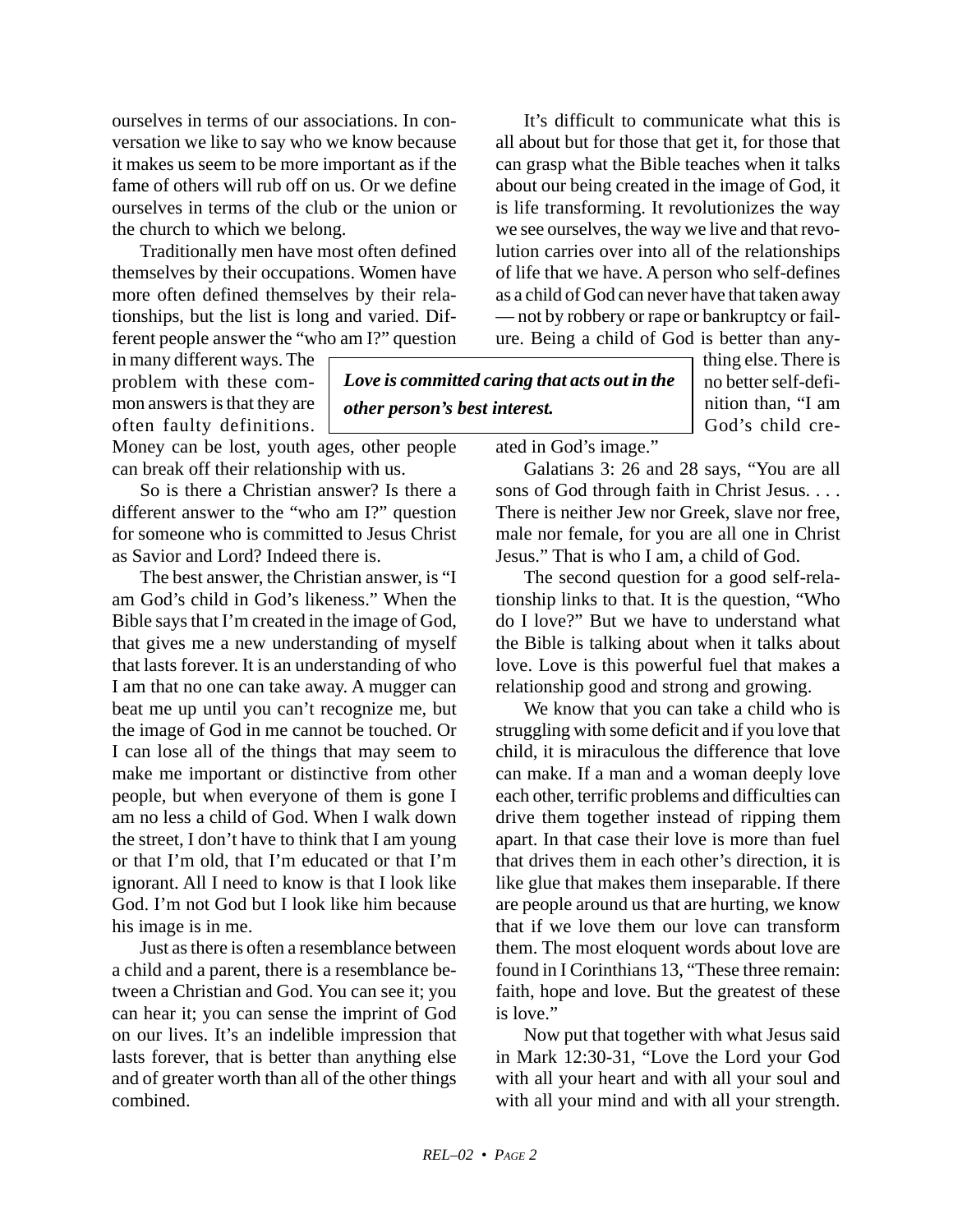Love your neighbor as yourself." That's a strange thing to say. Does that mean then that we are to fall into a romantic passionate love with God and everybody on the block? Of course not. "Love" refers to doing what is right. Love is committed caring that acts out in the other person's best interest.

If I love God with all of my mind and soul and body and strength that means I care so deeply for God that I will put everything I've got into doing what is good for God. Loving my neighbor means that I will do what is best for my neighbor even if he or she is rather unlovable and doesn't even want anything done for them.

Jesus said, "Love your neighbor as yourself." Jesus assumed that we must love ourselves if we're going to be any good at loving others. He's not talking about narcissism where people look in the mirror and think how great they are. It's not selfishness or greed or pride. Self-love is doing right for ourselves. If we really love ourselves we're not selfish; if we really love ourselves we are not greedy; if we really love ourselves we will not be proud because those are not loving ways to be. In fact, true self-love is loaded with self-discipline, with

righteous behavior and avoidance of the sins that will wreck our lives.

Many times when we

see people we think are really in love with themselves, we have misunderstood. Often it is selfhatred for complete self-indulgence is highly self-destructive and can ruin your body and your life. They alienate themselves from God and everybody else and it results in disaster.

A good self-relationship requires a biblical self-love, a love that comes up to God's standards. It is a love for ourselves the way God loves us. It is treating ourselves the way God treats us. Imagine what this combination does for a person's life! Someone who says, "I'm not who everybody says I am — I am a child of God and God's imprint is in me. I love myself to the point that I care for myself the way God

cares for me. I treat myself the way God wants me to be treated." Can you imagine how healthy that is? Can you imagine what that does to the self-relationship that previously was struggling and destroying?

That brings us to a third question, "What am I supposed to do?" If I am serious about this, how do I get to this point where I can get along with myself? There are three things that must be accepted. First of all, we need to accept responsibility for ourselves. That is contrary to the frequent messages in our culture today. We live in a blaming society and our culture today is not a culture that easily accepts responsibility. We all do it. Whenever we run into a problem or a difficulty we tend to quickly scan the horizon to find someone we can accuse of creating the problem. If I feel bad about anything I've got to find somebody else and figure it's that other person's fault. We blame our parents, our friends, our churches and our employers. The current hot number one on the list of blaming others is to blame the government for whatever problem anybody has.

We live in a sinful and difficult world. Others do us wrong and we do others wrong, but at some point God calls us to accept responsibil-

> ity for ourselves. Somebody may do me in but that does not give me an excuse to respond inap-

propriately or unlovingly. Somebody may treat me unjustly but I am responsible for my reaction. I am responsible for my sins. I've got to be responsible for me.

When you think about it, it absolutely makes sense even though it's contrary to what our culture is constantly telling us to do. We hear the same message through counselors, through 12 step programs, we've read it in the Bible. Galatians 5:19-21 tells us that we've got to take responsibility for the wrong we do including "sexual immorality, impurity and debauchery; idolatry and witchcraft; hatred, discord, jealousy, fits of rage, selfish ambition, dissensions, factions and envy; drunkenness,

*Somebody may treat me unjustly but I am*

*responsible for my reaction.*